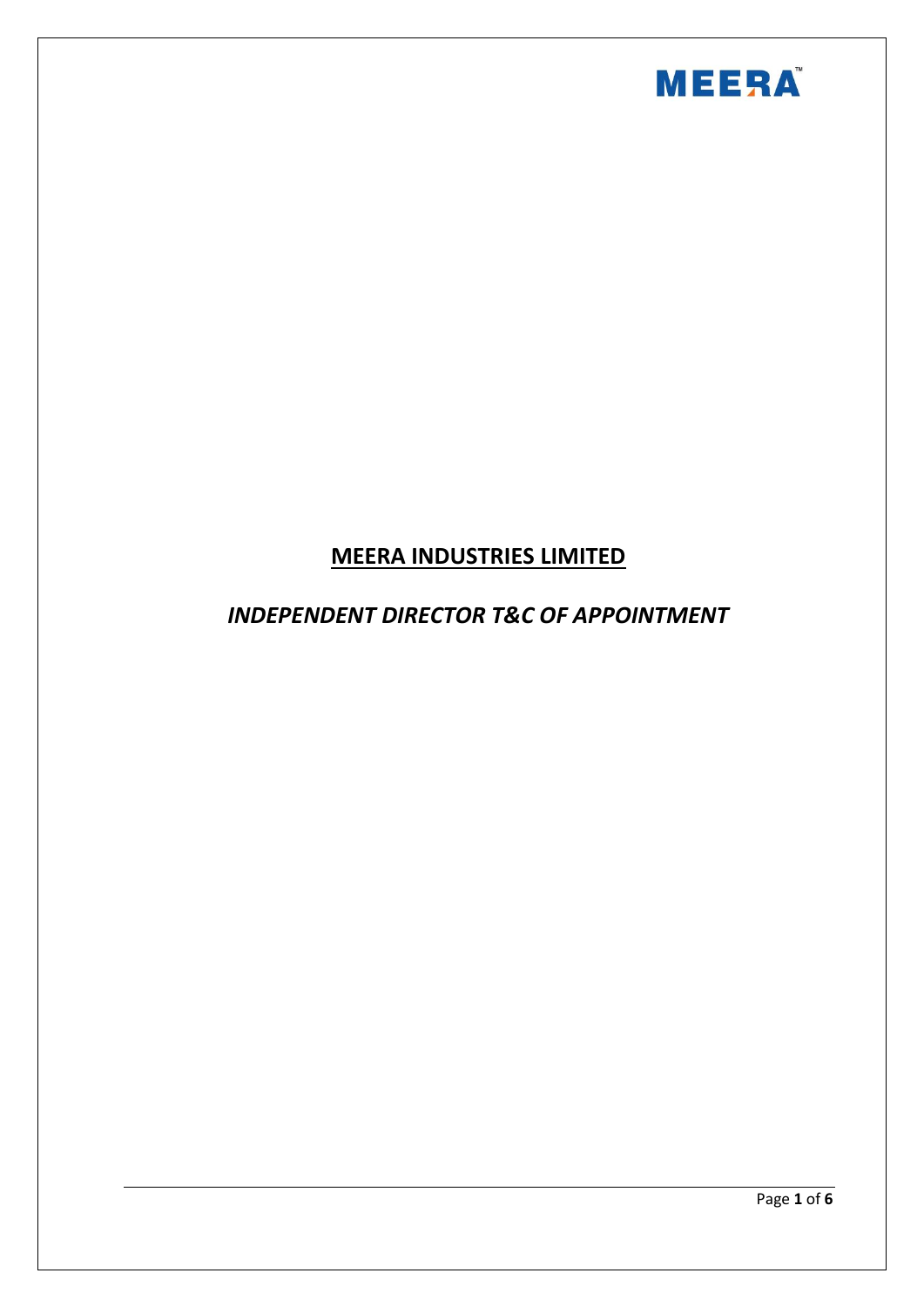

Date:

To,

(Insert Name of Director) (Insert Address)

Dear [.],

Re: Your appointment as an Independent Director of Meera Industries Limited

We are pleased to inform you that at the Annual General Meeting held on [ $\bullet$ ], shareholders have approved your appointment as an Independent Director of the Company to hold office for a period of [●] consecutive years w.e.f. [●]. The Brief outline for the appointment is as below:

#### **Terms of Appointment**

- 1) During your tenure as an Independent Director, you will have to submit a declaration at the beginning of every Financial Year under Section 149(7) of the Companies Act, 2013 ("Act") stating that you meet the criteria for independence.
- 2) In compliance with provision Section 149(13) of the Companies Act, 2013, Independent Directors are not liable to retire by rotation.
- 3) So long as you are an Independent Director of the Company, the number of companies in which you hold office as a Director or a Chairman or Committee member will not exceed the limit stipulated under the Act and the Listing Regulations.
- 4) As advised by the Board, during the tenure of office, you may be required to serve on one or more Committees of the Board established by the Company as per its terms of reference.
- 5) Your reappointment or extension of term and your remuneration will be recommended by the Nomination and Remuneration Committee and subject to the approval of the Board and the shareholders, pursuant to a performance evaluation carried out by the Board.
- 6) The appointment may be terminated in accordance with the provisions of the Articles of Association of the Company or on failure to meet the parameters of independence as defined in Section 149(6) or Listing Regulations or on the occurrence of any event as defined in section 167 of the Companies Act, 2013.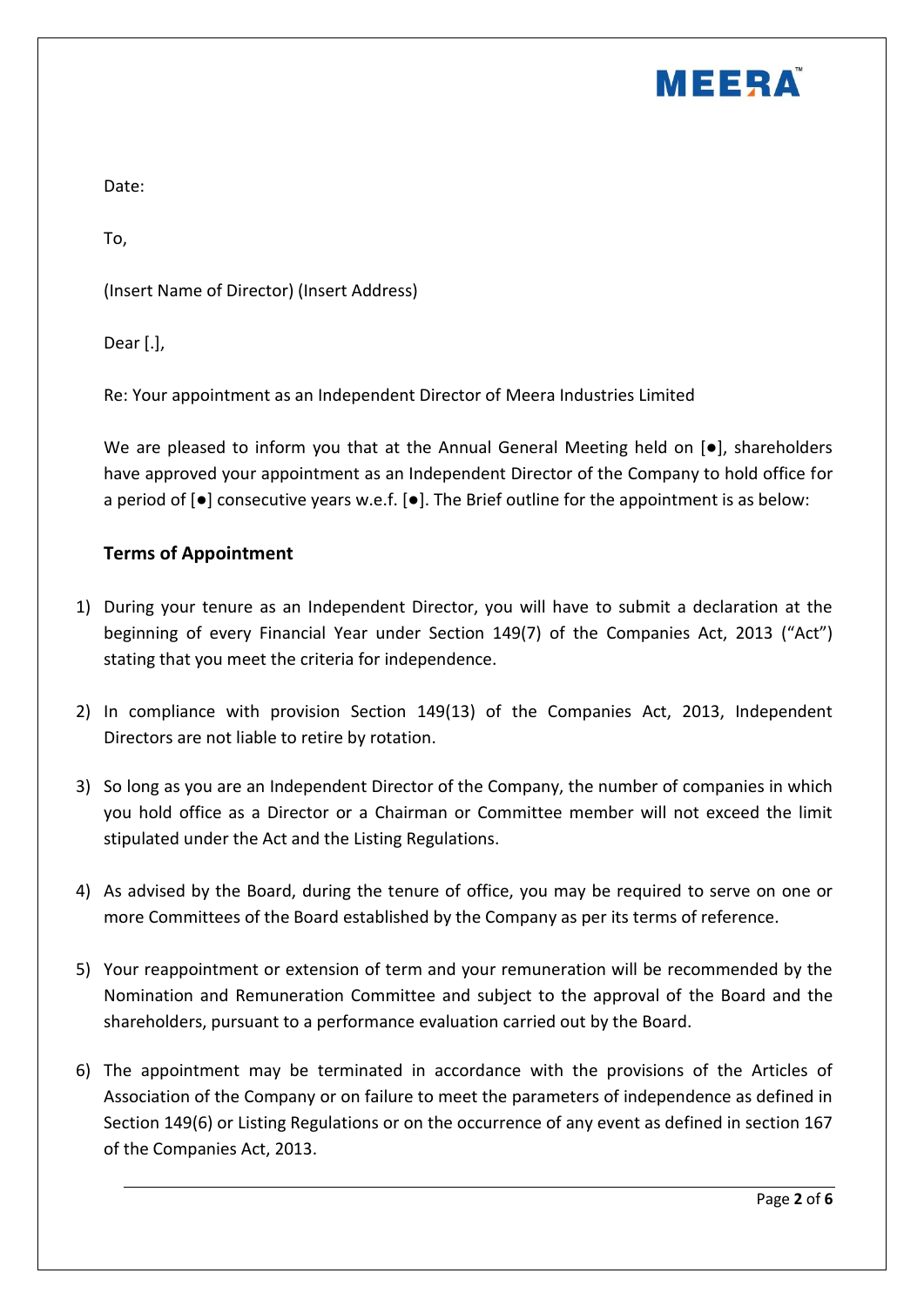

## **Resignation**

7) Independent Directors may resign from their position at any time and should they wish to do so, they are requested to serve a reasonable written notice on the Board. In terms of provisions of the Companies Act, 2013, they are required to file a copy of their resignation letter with the Registrar of Companies.

#### **Time commitment**

8) Independent Directors agree to devote such time as is prudent and necessary for the proper performance of their role, duties and responsibilities as Independent Director.

#### **Role, duties and liabilities**

As members of the Board, they along with the other Directors will be collectively responsible for meeting the objectives of the Board which include:

- a. Requirements under the Companies Act, 2013 read with Schedule IV to the Companies Act, 2013,
- b. Accountability under the Director's Responsibility Statement.
- c. The Independent Director shall act in accordance with the Articles of Association of the Company and while discharging his/her duties, comply with the requirements of Section 166 and Schedule IV to the Companies Act, 2013 ("the Act").
- d. The Independent Director will perform his/her fiduciary duties in a responsible manner and his/her general legal responsibilities to the Company will be at par with a nonexecutive director.
- e. You will comply with the Code of Ethics and Business Principles applicable to Non-Executive Directors and business principles to the extent applicable to an Independent Director of the Company as uploaded on the website of the Company.
- f. You will comply with the guidelines of professional conduct, role, functions and duties, as an Independent Director provided in Schedule IV of the Companies Act, 2013.
- g. You will not hold office as a Director or any other office in a competing firm/entity.
- h. You have been appointed on the following Committees of the Board: << To be modified as applicable >>

#### **Status of Appointment and Remuneration**

9) Independent Directors will not be employees of the Company and their appointment letter shall not constitute a contract of employment. They will be paid such remuneration by way of sitting fees for meetings of the Board and its Committees as may be decided by the Board from time to time.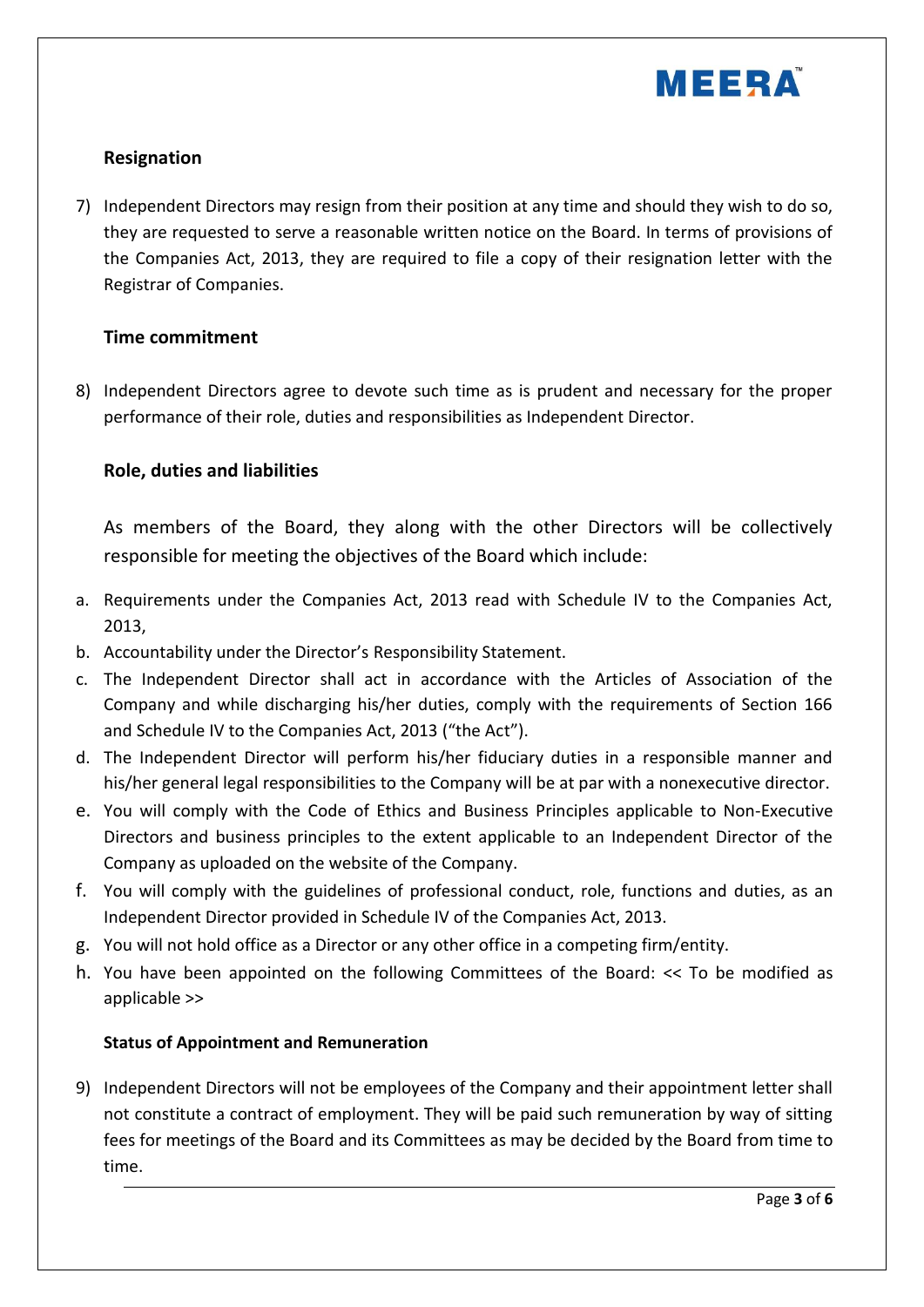

- 10) The Company may pay or reimburse to the Director such expenditure, as may have been incurred by them while performing their role as an Independent Director of the Company. This could include reimbursement of expenditure incurred by them for accommodation, travel and any out of pocket expenses for attending Board/ Committee Meetings, General Meetings, Court Convened Meetings, Meetings with Shareholders/Creditors/Management, site visits, induction and training (organized by the Company for Directors) and in obtaining, subject to the expense being reasonable, professional advice from independent advisors in the furtherance of their duties as Independent Directors.
- 11) You are expected not to involve in a situation in which you may have a direct or indirect interest that conflicts, or possibly may conflict, with the interest of the Company.

#### **Independent Professional Advice**

12) There may be occasions when Independent Directors consider that they need professional advice in furtherance of their duties as Director and it will be appropriate for them to consult independent advisers at the Company's expense. The Company will reimburse full cost of expenditure incurred in accordance with the Company's policy.

#### **Training and Development**

The Company may, if required, conduct formal training program for its Independent Directors. The Company may, as may be required, support Directors to continually update their skills and knowledge and improve their familiarity with the company and its business. The Company will fund/arrange for training on all matters which are common to the whole Board.

## **Conflict of Interest**

- a. It is accepted and acknowledged that Independent Directors may have business interests other than those of the Company. As a condition to appointment, they are required to declare any such directorships, appointments and interests to the Board in writing in the prescribed form at the time of appointment.
- b. In the event that circumstances seem likely to change and might give rise to a conflict of interest or, when applicable, circumstances that might lead the Board to revise its judgement that they are independent, this should be disclosed to both the Chairman and the Company Secretary.
- c. They shall not participate in any business activity which might impede the application of their independent judgement in the best interest of the Company.

## **Performance Appraisal / Evaluation Process**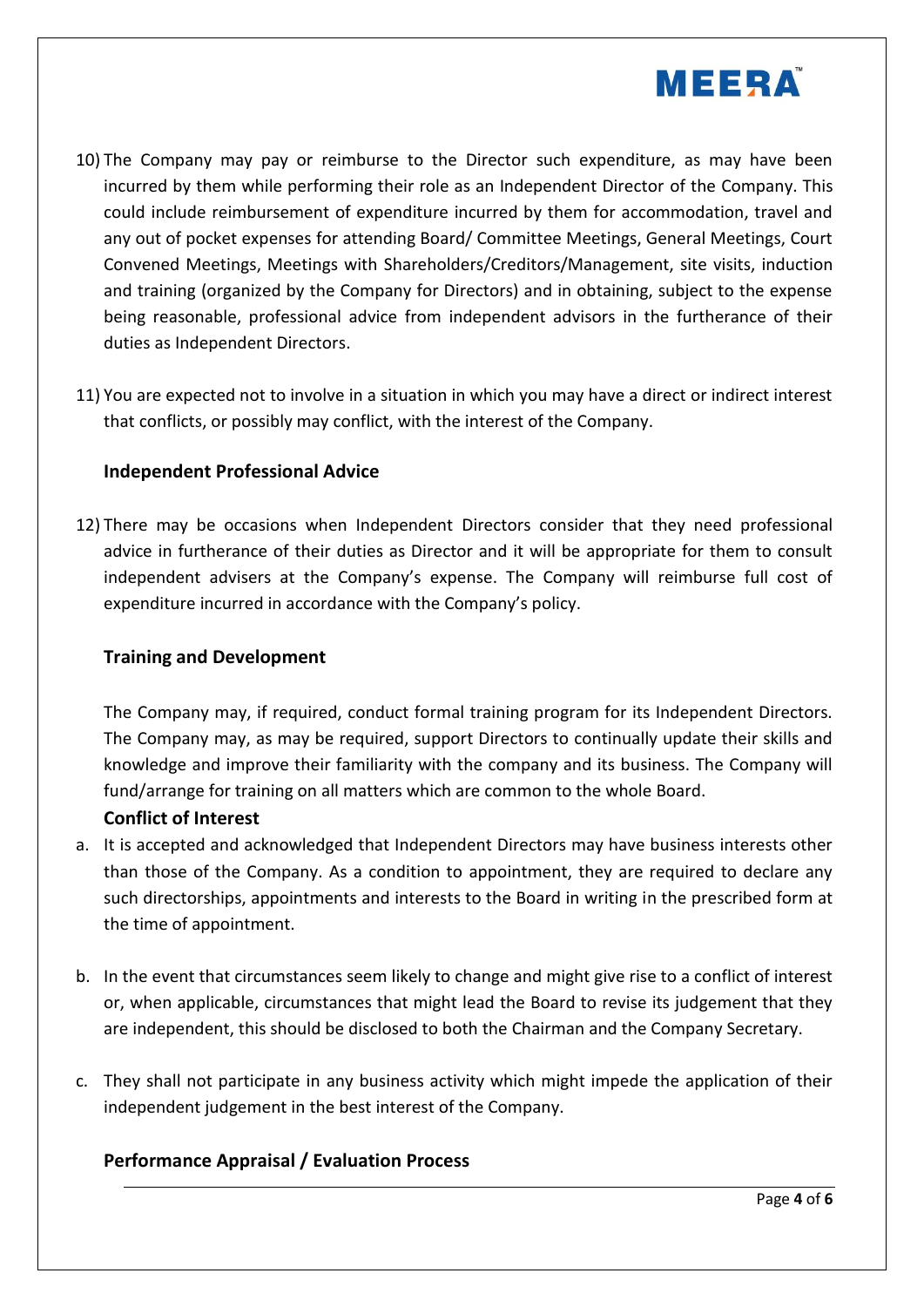

As members of the Board, their performance as well as the performance of the entire Board and its Committees will be evaluated annually. Evaluation of each director shall be done by all the other directors. The evaluation process shall remain confidential and shall be a constructive mechanism to improve the effectiveness of the Board / Committee.

#### **Disclosure of other directorships and business interests**

1. During their Term, Independent Directors agree to promptly notify the Company of any change in their directorships, and provide such other disclosures and information as may be required under the applicable laws. They also agree that upon becoming aware of any potential conflict of interest with their position as Independent Directors of the Company, they shall promptly disclose the same to the Chairman and the Company Secretary.

2. During their Term, Independent Directors agree to promptly provide a declaration under Section 149(7) of the Companies Act, 2013 and Listing Regulations, upon any change in circumstances which may affect their status as an Independent Director.

## **Code of Conduct**

During the appointment, Independent Directors are required to comply with relevant regulations as contained in Schedule IV under Companies Act, 2013, including the following all codes of conduct of the Company.

## **Confidentiality**

- a. All information acquired during appointment is confidential to the Company and shall not be released, either during appointment or following termination (by whatever means) to third parties without prior clearance from the Company unless required by law or by the rules of any stock exchange or regulatory body. On reasonable request, Independent Directors shall surrender any documents and other materials made available to them by the Company.
- b. Attention is also drawn to the requirements under the applicable regulations and the Company's Insider Trading Code which concern the disclosure of price sensitive information and dealing in the securities of the Company. Consequently, Independent Directors should avoid making any statements or performing any transactions that might risk a breach of these requirements without prior clearance from the Chairman or the Company Secretary.
- c. The obligation of confidentiality shall survive cessation of their respective directorship with the company. Publication of the letter of appointment In line with provisions of Clause IV(6) of Schedule IV to the Companies Act, 2013 and Listing Regulations, the Company will make